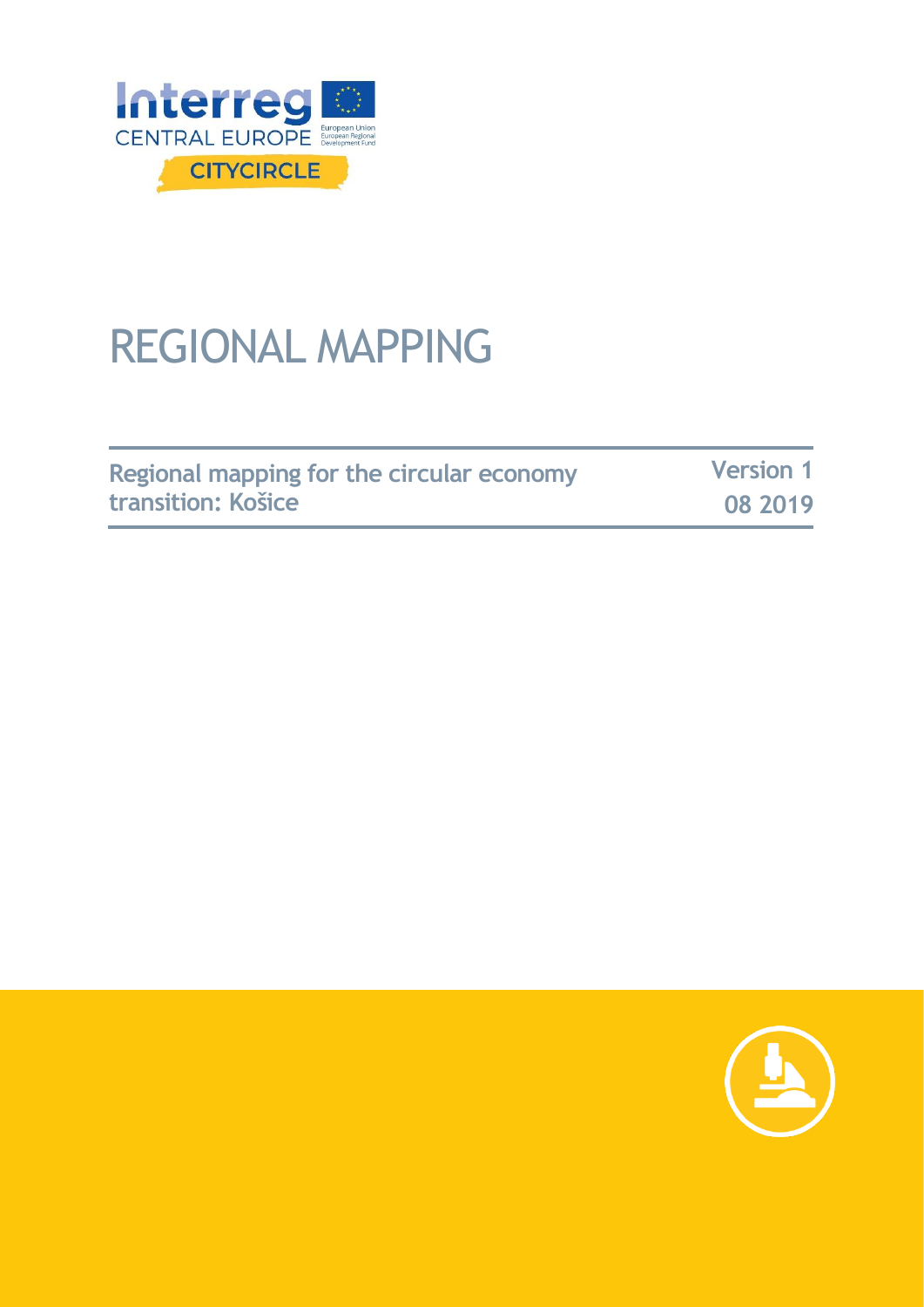



# **D.T1.1.1: Regional mapping for the circular economy transition: KOŠICE**

A.T1.1 Mapping local ecosystem/performing stakeholder analysis

| <b>Issued by:</b>        | Partner Nr. 1 - TUKE (LP)             |  |
|--------------------------|---------------------------------------|--|
|                          | Partner Nr. 2 – VIA CARPATIA          |  |
| <b>Reviewed by:</b>      | Partner Nr. 5 - APE FVG               |  |
| <b>Version date:</b>     | 20.08.2019                            |  |
| <b>Version, Revision</b> | 1.3                                   |  |
| <b>Circulation</b>       | <b>Restricted to Project Partners</b> |  |

#### **Document History**

| <b>Date</b> | Version | <b>Description of Change</b> |
|-------------|---------|------------------------------|
| 17.06.2019  | v. 1.0  | Document issued by LP, PP2   |
| 05.07.2019  | v. 1.1  | Document modified by PP5     |
| 26.07.2019  | v. 1.2  | Uploaded content by LP, PP2  |
| 20.08.2019  | v. 1.3  | Document reviewed by PP5     |
|             |         |                              |

This document reflects the author's view. The programme bodies are not liable for any use that may be made of the information contained therein. This project is implemented through the CENTRAL EUROPE Programme co-financed by the ERDF.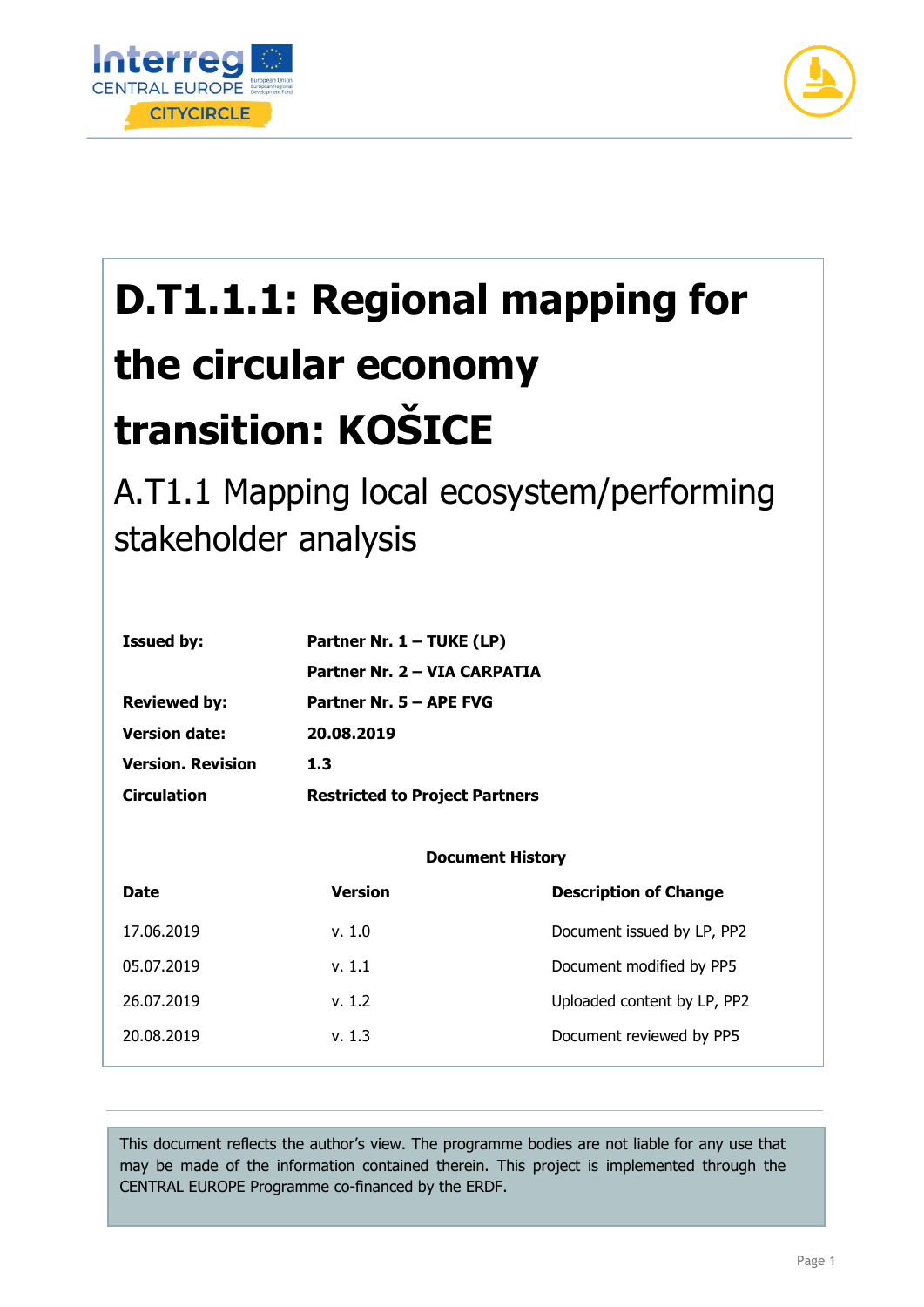



#### **Summary**

The information contained in this report is subject to change without notice and should not be construed as a commitment by any members of the CITYCIRCLE Consortium. The CITYCIRCLE Consortium assumes no responsibility for the use or inability to use any procedure, protocol, software or algorithms which might be described in this report. The information is provided without any warranty of any kind and the CITYCIRCLE Consortium expressly disclaims all implied warranties, including but not limited to the implied warranties of merchantability and fitness for a particular use.

The responsibility for the content of this publication lies with the authors; it does not necessarily reflect the opinion of the European Community. The European Regional Development Fund is not responsible for any use that may be made of the information contained herein. The information contained is given for information purposes only and does not legally bind any of the parties involved.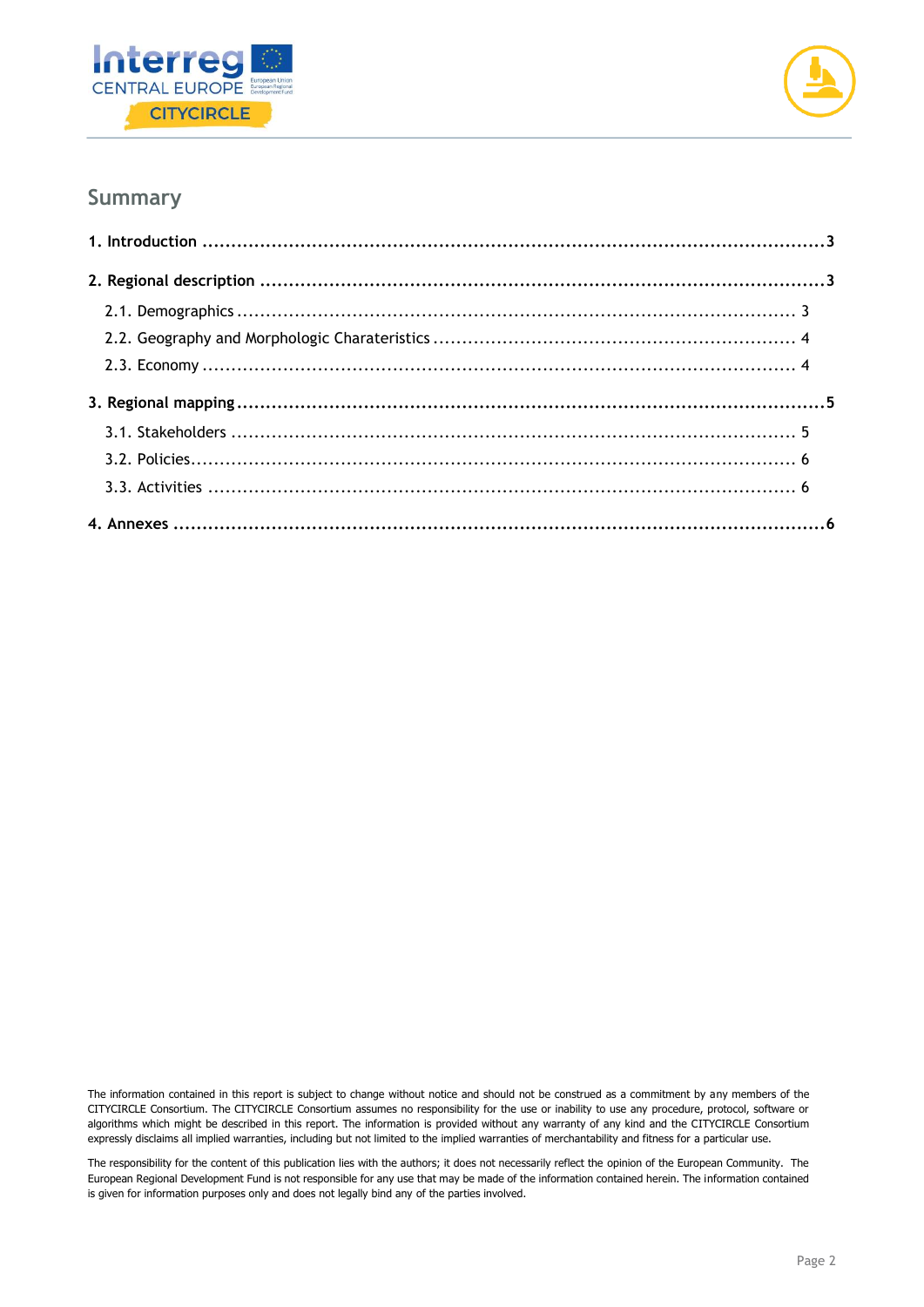



## <span id="page-3-0"></span>**1. Introduction**

The deliverable aims at mapping stakeholders, policies, and activities for the transition towards a circular economy in the target regions in relation with regional S3. The mapping activity is intended as starting point for next project activities such as the hub development and the regional circular economy strategy creation.

For each project region the deliverable comes with an Annex in which relevant stakeholders, policies and activities are listed that are linked with circular economy patterns.

The data and the information contained in this deliverable are strictly confidential, their circulation is restricted to Project Partners and it cannot be disclosed outside the partnership.

## <span id="page-3-2"></span><span id="page-3-1"></span>**2. Regional description**

#### **2.1. Demographics**

The city of Košice is the capital of eastern Slovakia. It is the political, economic cultural and social centre of eastern Slovakia. As the seat of the regional government and parliament, various district offices and state institutions, including the Constitutional Court, Košice is the focal point for regional governance. It is the second biggest city in Slovak Republic with 239.095 inhabitants. The Košice region, surrounding the city of Košice is the second largest region in the Slovak Republic with 799.217 inhabitants, 14,6 % of the national population. The average density of the population is 118,42 people per  $km^2$ , while the rate is exceeding the average density in Slovakia.

Basic facts about the demographic status of the City of Košice and Košice region are shown in the following tables.

| Indicator                               | <b>Košice City</b>      | Košice Region         |
|-----------------------------------------|-------------------------|-----------------------|
| Population                              | 239.095                 | 799.217               |
| Average age                             | 41,83                   | 39,53                 |
| Population density                      | 1.172,97 persons/ $km2$ | 118,42 persons/ $km2$ |
| Share of persons in pre-productive age  | 14,42 %                 | 17,21 %               |
| Share of persons in productive age      | 68,28 %                 | 67,97 %               |
| Share of persons in post-productive age | 17,3 %                  | 14,82 %               |
| Natural increase rate                   | 181                     | 1.658                 |
| Net migration                           | $-519$                  | $-461$                |

**Basic facts about Demography of the City of Košice and region (2018)** Source: Monitoring Platform of Regional Development (available at: [http://tamp.gis.si/slovakia\)](http://tamp.gis.si/slovakia)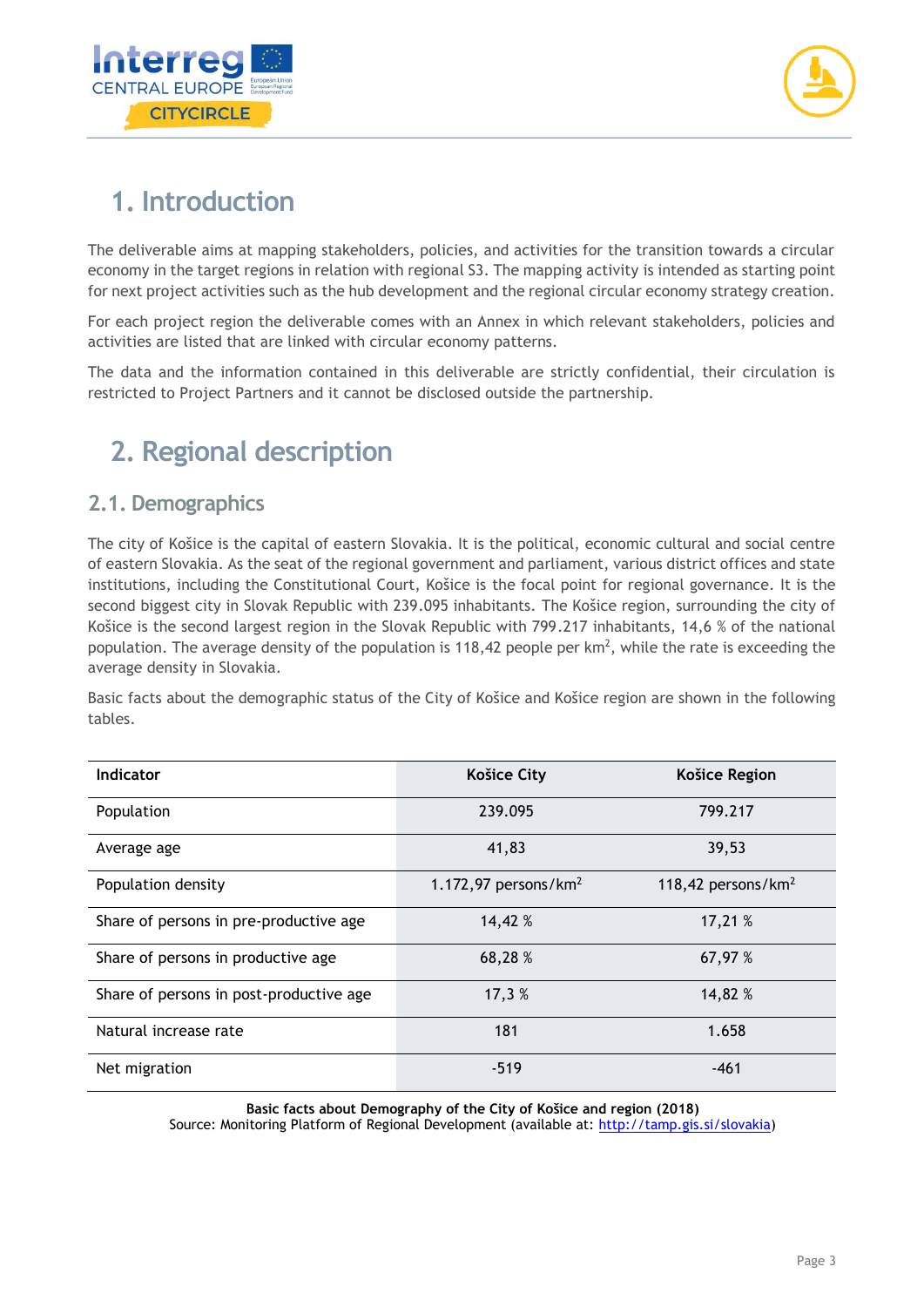



#### <span id="page-4-0"></span>**2.2. Geography and Morphologic Charateristics**

The Košice Region, with an area of  $6.754 \text{ km}^2$ , is situated in the southeast of the Slovak Republic and occupies 13,8% of its territory. In the south it borders with Hungary, in the east with Ukraine.

An area of  $2.040 \mathrm{km^2}$  is covered by agricultural arable land, corresponding to app. 30% of the total regional area. Half of this area is covered by agricultural grass land. Forest land accounts for a little higher share, with 2.693  $km^2$  it



covers a little less than two fifths of the area. In the most forested district of Slovakia - Gelnica, up to three quarters. Forests are mainly located in mountain and foothill areas in the north and south-western part of the county. In the southeast, there are floodplain forests, the eastern and southern parts have a lowlandhilly character.

The territory belongs to the northern temperate zone with average annual temperatures at selected meteorological stations around 10°C. The northern parts are colder whereas in the southeast temperatures can reach up to the levels of inland subtropics. The highest point of the region is 1.476 m high, the lowest point is the area at the mouth of the river Bodrog, 94 m above sea level.

Watercourses belong to the type of lowland, highland and mid-mountain rivers. Water reservoirs are important in terms of water management and recreational use. The water reservoirs Zemplínska šírava, Bukovec, Ružín and Dobšiná have economic and recreational significance.

The Košice Basin is one of the most promising areas in terms of geothermal energy use. Water with a temperature of 150 degrees Celsius is captured at 3.000 m.

There are energy sources (oil and natural gas) and ore and non-metallic raw materials (magnesite, salt rock, talc, gypsum, building stones, brick clay, limestone, caolin, gravel) located in the region.

#### <span id="page-4-1"></span>**2.3. Economy**

The region is one of the leading regions of the Slovak Republic in terms of its share in gross domestic product and the existing economic base. In 2018, the population of the Košice Region produced gross domestic product at current prices of 10.359,88 €. More than 22.000 enterprises and 33.000 entrepreneurs (individuals) are settled in the region. The registered unemployment rate is at 8,17%.

The raw material base of the region lies within the area of the Slovak Ore Mountains, which in the past led to the emergence of mining, metallurgy of coloured metals and engineering. These industries, in the dominant position of modern metallurgical plants and chemical enterprises, are a critical component of the regional industrial sector. The main economic sectors are industry (metallurgical, engineering, food, electrical, mining, building materials, fuels and energy), construction and agriculture. The presence of U.S. Steel Košice makes the region the largest steel producer in Central Europe. Significant is also the production of food processing products from primary agricultural production. The city has been going through a significant transformation process over the past years. The path went from heavy industrial orientation towards higher added value industries, innovation and creative economy should bring higher competitiveness and attractiveness to the city. The city has established an IT cluster to support investment in high-tech services - in particular information technology and software solutions.

Higher education is concentrated in Košice, where there are 4 universities (University of P. J. Šafárik, Technical University, University of Veterinary Medicine and Private College of Security Management).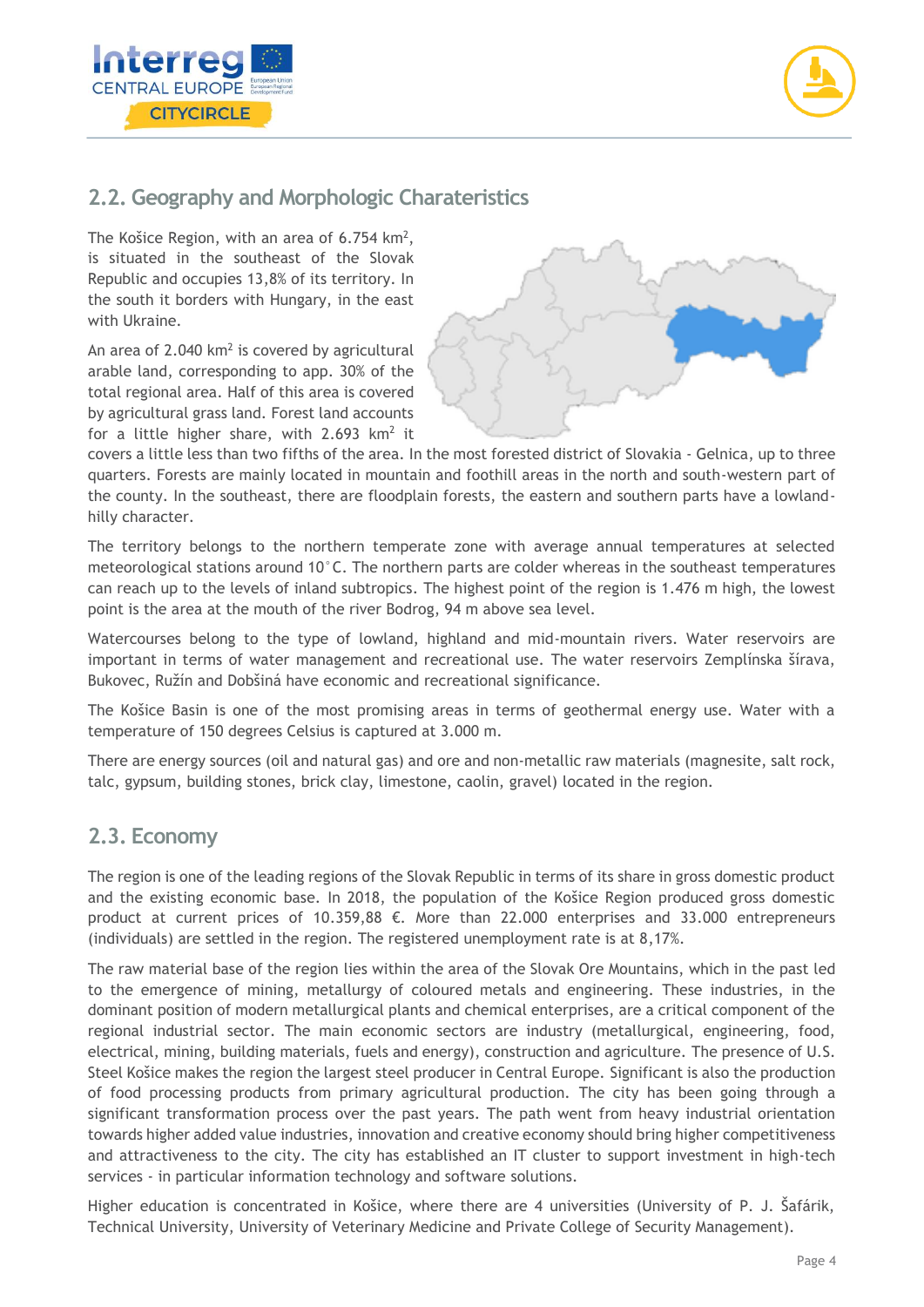



The total length of the road network in the region is 2.381 km, of which motorways of the 1st class 339 km and roads II class 583 km. Significant is the land port - transshipment in Čierna nad Tisou. There is an airport of international importance in the City of Košice.

Tourism has very favourable conditions for development in all districts of the region. The natural beauty of the Slovak Paradise is unique.

| Indicator                                           | Košice Region  |
|-----------------------------------------------------|----------------|
| Regional GDP in current prices (in 2017)            | 10.359,884 €   |
| Regional GDP per capita in current prices (in 2017) | 12.974,263 €   |
| Regional GDP in PPP (in 2017)                       | 15.179,073 PPP |
| Registered rate of unemployment (in 2018)           | 8,17%          |
| Average nominal monthly wage (in 2017)              | 1.025 €        |
| Number of enterprises (in 2018)                     | 22.242         |
| Number of natural persons - entrepreneurs (in 2018) | 33.232         |

#### **Basic facts about Economy of Košice Region**

Source: Monitoring Platform of Regional Development (available at: [http://tamp.gis.si/slovakia\)](http://tamp.gis.si/slovakia), Statistical Office of the Slovak Republic, DATAcube database (available at: [http://datacube.statistics.sk/\)](http://datacube.statistics.sk/)

## <span id="page-5-0"></span>**3. Regional mapping**

#### <span id="page-5-1"></span>**3.1. Stakeholders**

Regional stakeholders already involved, or potentially interested, in circular economy activities are listed within the Annex to this deliverable entitled *D.T1.1.1 Regional mapping for CE transition - Kosice\_Annex*. The stakeholders will be further involved in the hub development and the creation of the circular economy regional strategy. Stakeholders represent all the categories defined by the quadruple helix model: government, industry, academia, and civil participants and they belong to different fields **o**f competence, such as energy, mobility, waste, design, environment protection, food, health services, etc.

According to each project region's Smart Specialization Strategy (S3), in the Annex it is indicated whether and which of the identified S3 strategies are actually addressed by the listed stakeholders.

The circular economy strategies adopted are categorized as follows:

- Collaboration Agreements or relationships between two or more firms that increase their efficiency and/or reduce their environmental/social impact (e.g. industrial synergy, internal collaboration, give-back programme, sharing platforms).
- Design Design processes that create physical objects with a minimized social, economic, and environmental impact (e.g. design for minimal waste, for resource efficiency, for repair, for modularity, for recycling, for physical durability).